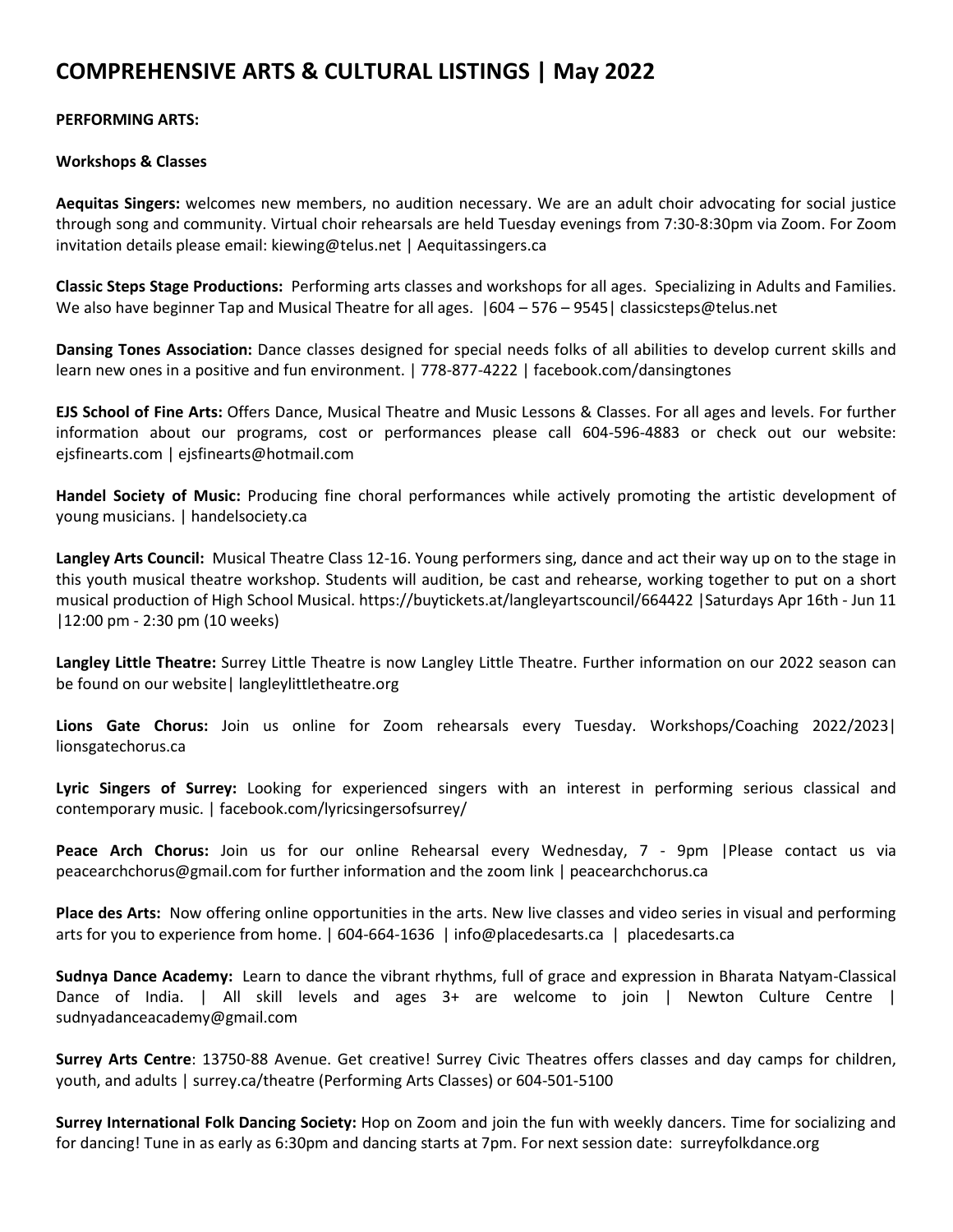**The British Columbia Girls Choir-** Our program teaches vocal excellence, the value of teamwork and self-discipline. For further information: bcgirlschoir.org

**The Maple Leaf Singers:** invites you to join our dynamic show chorus. We perform a varied repertoire, including Broadway and movie musical numbers; gospel, folk, classical, and inspirational pieces; and swing, rock, and pop hits. Practices run Mondays, 7:30 –10pm at Burnaby Lake Pavilion | 778-245-4445 or joinus@mapleleafsingers.com | mapleleafsingers.com

**Westcoast Harmony Chorus:** Welcoming new members at all experience levels. | Rehearsals over Zoom, guests are welcome and encouraged to participate! You will get paired with one of their leaders so they can find the best spot for you in the Chorus | westcoastsings.com

#### **PERFORMING ARTS:**

#### **Shows & Artist Calls**

**Arts Club Theatre:** presents *Kinky Boots.* Based on a true story, this rousing Tony Award–winning show—with a score by pop icon Cyndi Lauper—follows Charlie, who is struggling to save the men's shoe factory inherited from his father. When all seems lost, a chance encounter with the fabulous drag queen Lola spurs an idea for creating "women's boots for women who are men." The unexpected underdog duo soon outfit themselves for success in this joyously infectious musical that celebrates compassion and acceptance.| Jun 9 - Jul 31| Stanley Industrial Alliance Stage| https://artsclub.com/

**Blackout Art Society:** STAND Festival 2022 Artists Call-Out. You are an immigrant/refugee artist? You have a ready project? Keen to be a part of the STAND Festival in 2022? Our programming shifts yearly in terms of content and format, but we can tell you that we will be accepting applications for the below disciplines for the STAND 2022: Performances; Dance; Music. http://www.blackouttheater.com/call-out |Free to enter |Deadline 5 pm PST, Tuesday, May 31, 2022.

**Blue Frog Studios:** Live concerts with audiences as well as virtually live shows you can watch from home. For show times and to purchase a live ticket or virtual ticket, check out our website. For further info contact tickets@bluefrogstudios.ca | 1328 Johnston Road, White Rock | bluefrogstudios.ca

**Royal Canadian Theatre Company:** presents *Screwball Comedy*, Written by Norm Foster and Directed by Ellie King. The year is 1938 and hardworking Mary Hayes is trying to find a new career. She sets her sights on the male-dominated world of newspaper journalism. The editor-in-chief, sets her against his self-absorbed ace reporter, Jeff Kincaid. A nod to the zany screwball comedies of that time period, this play is full snappy banter, goofy characters and humour that will have you falling out of your seat. Abruptly ended by COVID, we are now proud bring you the re-launch of our Western Canadian Premiere of this affectionate and hilarious spoof! |Apr 30 – May 29| Various Theatres | rctheatreco.com

**Surrey Youth Theatre Company (SYTCO):** AUDITIONS for our 25th Season! Celebrate the anniversary season with us! Pre—registration required at surreyyouttheatre.ca. | Email sytco20@gmail.com for inquiries. |Ages 9 - 12; 13 - 17 |Wed, June 15th

**White Rock Players Club:** presents *Over the River and Through the Woods* a play written by Joe DiPietro, published in 1998. It takes place in Hoboken, NJ and follows the lives of an Italian-American family. Will the prospect of true love keep Nick from moving across the country? The play is a warm-hearted, boisterously funny, and touching story about intergenerational relationships, deep familial love, and the inevitable little heartbreaks that occur as time passes and children grow. |whiterockplayers.ca |Jun 1 - 18 | The Playhouse 1532 Johnston Road, White Rock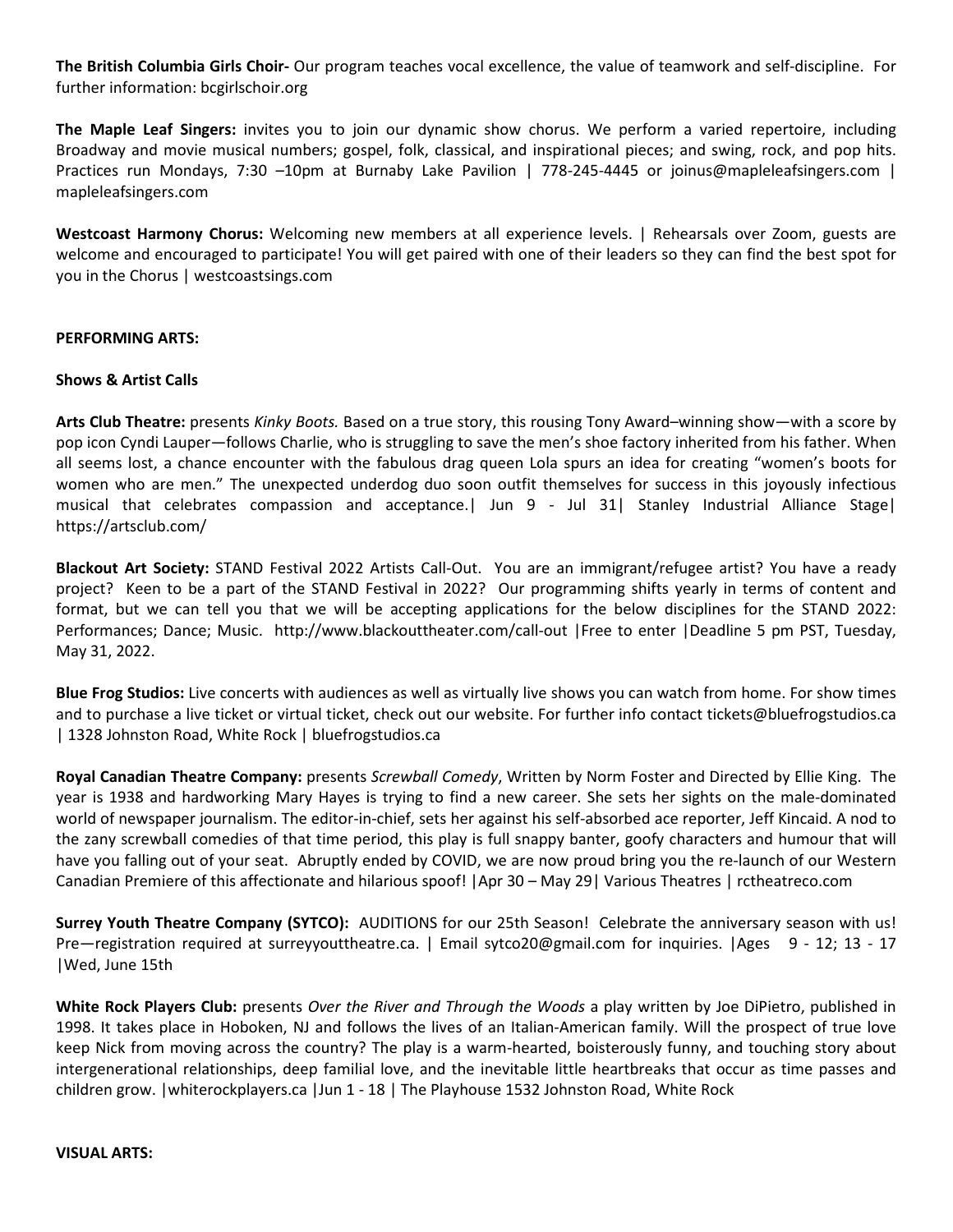#### **Call for Entry**

**Abbotsford Arts Council:** The City of Abbotsford, in partnership with the Abbotsford Arts Council, is looking for one local emerging to mid-career Artist, or Artist collective, to be a part of our Go Play Outside: Artist in Residence program. This program seeks to support local culture and encourage thoughtful dialogue by facilitating a community-engaged Artist residency at Parks, Recreation and Culture's Go Play Outside pop-ups, running from June to August. http://www.abbotsford.ca/artist-residence | Deadline May. 8, 2022

**Arts Council of Surrey:** Artist call for Solo, Duo, or Group Exhibitions. Current ACS members are invited to submit a Request for an Art Exhibition in the Arts Council of Surrey Gallery for 2023. For more information on how to apply or for an application package, email us at info@artscouncilofsurrey.ca |Free to apply |Deadline Sept 30, 2022

**City of Surrey Archives:** COVID-19 Collection Call! Help Tell Surrey's Story. We're looking for your help to keep Surrey's history alive through historical donations. If you have items to donate, please contact the Archivist |604-502-6458 | archives@surrey.ca

**The Community Arts Council of Vancouver:** is pleased to announce the Artist Call for visual and performing outsider artists to participate in the 2022 Vancouver Outsider Arts Festival! At this time, we are planning a full capacity in-person festival scheduled to take place at The Roundhouse Community Arts & Recreation Centre from Oct 14 - 16, 2022. Selfidentified Outsider Artists who are 19 years or older and located in the Metro Vancouver area are eligible and encouraged to apply. For more information, please visit www.voaf.ca. |Deadline May 15, 2022

**Federation of Canadian Artists:** Artist call: *2022 Vancouver Salon.* An homage to the renowned Parisian salons, this exhibition showcases member artwork from floor to ceiling of our Granville Island gallery in all styles and subjects. Eligibility: Open to Active, AFCA and SFCA Federation Members. In- Gallery and Online Exhibition dates: Aug  $1 - 14$ , 2022. |artists.ca | Deadline May 15, 2022

**Fleetwood Public Library: Call for Artists –** Free display space for BC artists | 604-598-7346 | Croberts@surrey.ca

**Langley Arts Council:** Artist Call for Solo, Duo, or Group Exhibitions. The Langley Arts Council is inviting artists to submit proposals to the Langley Arts Council for Solo, Duo, and Group Exhibitions at one of our 3 Langley Arts Council Art In Found Spaces Galleries Brick and Mortar Galleries. | Deadline May 26<sup>th</sup>, 2022 | langleyarts.ca/submit/proposals

**Mind and Matter Gallery: Call for Artists –** Artists are invited to submit their creations to be a part of the rotating monthly displays. To apply provide a biography as well as a few photos of the art to be displayed. | 604-536-6460 | mary@mindandmatterart.com

**Museum of Surrey:** Currently Accepting Proposals for 2023! Do you have a specific idea for a group or themed exhibit? Whether your community is united by ancestral heritage or by video games, your idea is welcome. *Community Treasures* is a space dedicated to the diverse and talented curators that live within all of us. There is no cost to take part in this program and staff will help guide you through the process step-by-step. Each *Community Treasures* exhibit is different. |Submission deadline for 2023 exhibit proposals is Sept 1, 2022. | museum@surrey.ca

**North Van Arts:** Cityscape Community ArtSpace Exhibition Proposals: Art in the Community. North Van Arts is accepting submissions for our Art in the Community Programme for Jan 2023 – Jun 2023. We welcome 2D artwork from all mediums and accept submissions from artists from the local and wider community. You can submit a proposal as an individual or as a group of artists. North Van Arts encourages applicants of all races, ethnicities, identities, abilities, ages, and genders, to apply. If you have any questions, require support or would like more info about our Art in the Community programme please visit www.northvanarts.ca. |Free to apply| Deadline May 20, 2022 at midnight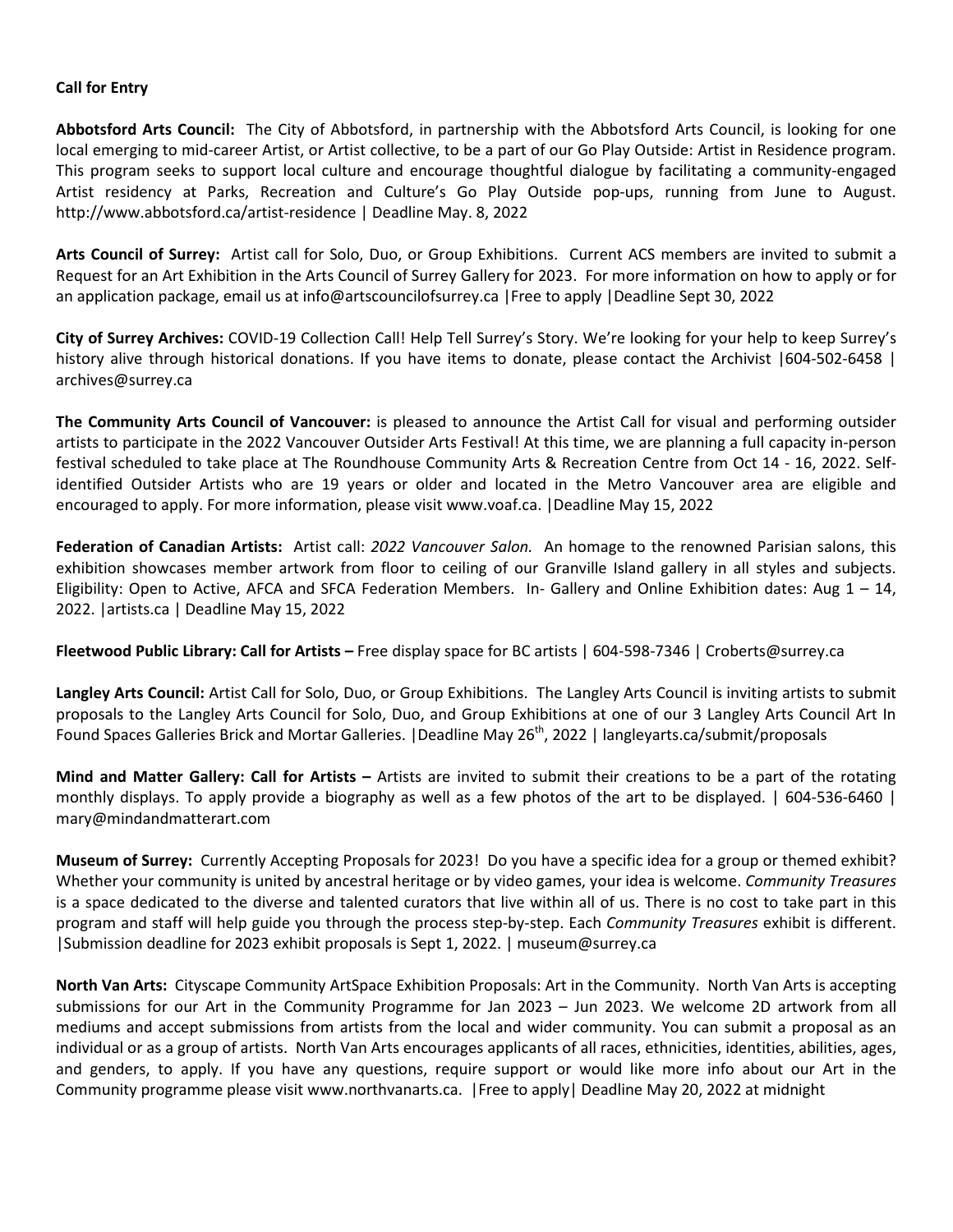**Port Moody Arts Centre:** The gallery accepts exhibition proposals year-round, from groups and individuals in all media and subject matter. Proposals are reviewed twice per year by the Port Moody Arts Centre Gallery Committee. For further details: pomoarts.ca | 604-931-2008

**Surrey Art Gallery:** Welcomes proposals from artists and guest curators. Your package will be acknowledged when received. Check the gallery website for limited hours of operation | surrey.ca/artgallery

**Township of Langley:** *BC Artists can Showcase Work with Latimer Public Art Sculptures.* The Township of Langley is seeking two artists to create two unique sculptures to be installed along 200 Street in the Latimer neighbourhood of Langley. BC artists can get more information on this opportunity at https://tol.bidsandtenders.ca. Find details in the Expression of Interest documents for EOI 22-91 – Latimer Public Art Sculptures. Showcase your skills as an artist or artist team who can design, fabricate and install the final works of art.

#### **VISUAL ARTS:**

#### **Workshops & Classes**

**EJS School of Fine Arts:** provides students of all ages with the opportunity to explore the visual arts by a hands-on approach to painting, drawing, sculpture, mixed media and more! For further info: 604-596-4883 or check out our website: ejsfinearts.com | ejsfinearts@hotmail.com

**Fraser Valley Quilters Guild:** brings the joy of quilting to the public by way of shows, displays, and demonstrations, as well as bringing ideas and learning experiences to the members through workshops, guest speakers, and demonstrations. For upcoming events check out our website: fvqg.org

**Langley Arts Council: Free Art Critique -** To register email admin@langleyarts.ca and ask to be added to the Art Critique Mailing List. Once on this list, you will be emailed instructions on how to join each critique during the week prior to the event. Last Monday of every month.

**Langley Camera Club:** Virtual Zoom meetings with 40 to 50 fellow photography enthusiasts. See their calendar on their website for scheduled meetings | langleycameraclub.ca

**South Surrey and White Rock Art Society -** Artistic Workshop - Plein Air 101 with Jess Rice |May 7 & 8| 10AM – 3PM |For more info: https://sswras.com/plein-air-101-jess-rice-1

**Studio Seventy-Three:** Create a soap dish/sun catcher or a small dish/sun catcher at home! Our \$15 Take Home Kit includes everything you need to create your masterpiece. Finished product must be returned to our studio to be fused and then picked up once finished. | 778 - 565 - 5095 | studioseventythree.ca

**Surrey Art Gallery:** Explore your creative side by taking an art course, camp, or workshop! We offer studio instruction in a variety of media from introductory to advanced levels and for all age ranges: preschoolers, children, youth, and adults. Our instructors are experienced art educators and many are also practicing artists. | Call 604-501-5566 for further info visit the learning section of our website at surrey.ca/artgallery

**Surrey Photography Club**: Check our website for competitions, demonstrations, meetings and ongoing events. |president.surreyphoto@gmail.com | surreyphotographyclub.com

**VISUAL ARTS:** 

**Events & Exhibits**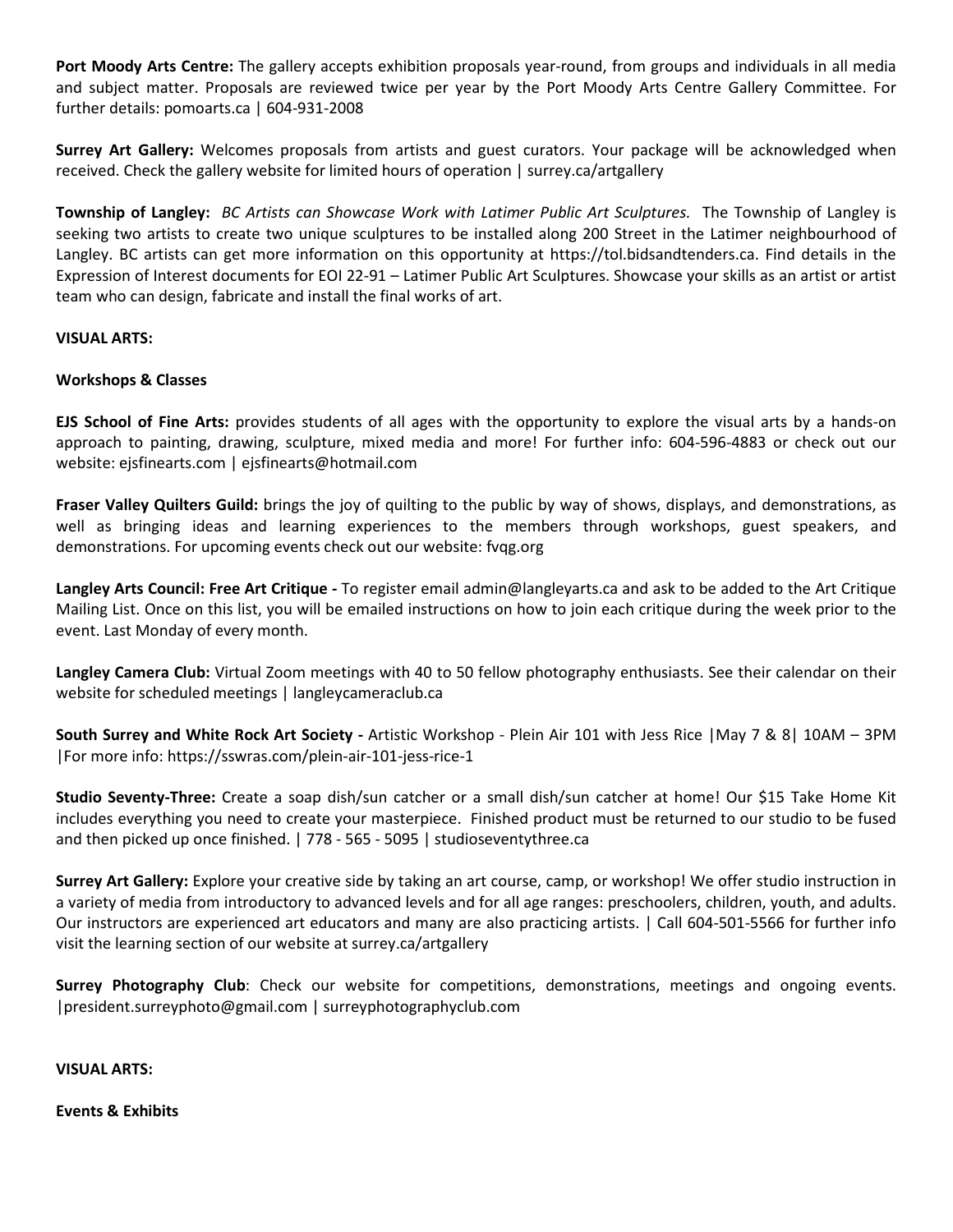**Arts Council of Surrey:** ACS In-Person and Online Galleries feature Melissa Peacock's *Wild Satellite!* Join Melissa in the ACS Gallery on May 15 from  $1 - 3$ pm for an artist draw-in and an interactive activity! | May  $4 - 27$  |Open with restrictions | 604-594-2700 | artscouncilofsurrey.ca

**Crafted Vancouver:** Crafted Vancouver is an annual 25-day festival that presents & advances outstanding local, Canadian & International craftsmanship and creativity through a curated program of events taking place in venues throughout Metro Vancouver & the Fraser Valley. |https://craftedvancouver.com/ |May 1-25, 2022

**Darts Hill Garden Park:** Presents *"Panoply"*. Z.inc Artist Collective's temporary outdoor exhibition "Panoply" takes place at Darts Hill Garden Park, May 6 – July 31, 2022. Z.inc and invited artists create unique installations that contemplate the dynamic bond between art, nature and people. The artworks contribute to the cultural life of the community and inspire the public to make new discoveries with every visit to this spectacular garden. For more information contact info@dartshill.ca or visit www.dartshill.ca for public garden open times. |May 6 – Jul 31| zincartcollective.ca

**Richmond Arts Coalition:** Presents *Dona Nabata: Outside of History* Exhibition. By enlarging and painting on archival photographs, Nabata brings the past into the present in this series that illustrates the transience of life. With these paintings, the artist would like to add to the collective memory of the Japanese Canadian experience. | Until Jun 14| City Hall Galleria, 6911 No. 3 Road

**South Delta Artists Guild**: presents: *Colour your Dreams*. Come and dream with us. | May 6 - 29| Gallery 1710 **South Surrey/White Rock Art Society:** Four members of the South Surrey/White Rock Art Society are having an art show on June 2 - 26th at the Landmark Pop-up Town Gallery, 15140 North Bluff Rd, White Rock. There is an opening reception with light refreshments on Sat. June 4 from 2 - 4 pm. "Captivating Canvases" has Linda Morris, Audrey Bakewell, Eileen Fong and Catherine Sheppard with oils, pastels, watercolours and acrylics for sale. Something for everyone. There will also be greeting cards, small paintings and prints in a vast variety of styles.

**Surrey Art Gallery:** To May 29 Rajesh Vora: Everyday Monuments, photographs of water tanks and other rooftop sculptures found in India's Punjab region; May 7–Jul 24 ARTS 2022, annual juried exhibition of local art organized with Arts Council of Surrey. | 13750-88 Ave |604-501-5566 | surrey.ca

## **LITERARY ARTS:**

**Canadian Authors BC:** Celebrating 100 years! Open mic and presentations on Zoom, open to members and nonmembers. To take part, send an email to VANpresident@canadianauthors.org. First come first served. |canadianauthors.org/Vancouver/

**Cloudscape Comics Society** hosts weekly social gatherings on Wednesdays at 7:30 PM that are open to all adults interested in drawing comics. At these meetings both aspiring and experienced comic artists can network, exchange ideas, and work on their projects in a supportive environment. Everyone is invited! Meetings are currently alternating between online and in person. For more info, check out our website |https://www.cloudscapecomics.com/events/

**CRAFT Literary Magazine:** Emerging and established writers are invited to submit their prose for inclusion in our magazine. Our general submissions are open year-round with no capacity limits | craftliterary.com

**Federation of BC Writers:** promotes excellence and professionalism in the literary arts in British Columbia and encourages and supports both established and young emerging writers in British Columbia. Check out our website for upcoming events, writing contests, workshops, and information on the BC Writer's Summit. | bcwriters.ca

**Octopus Spirit Journal:** Writers and artists are invited to submit their work to be published in our peer-reviewed online journal. Priority is given to Indigenous and BIPOC submissions, and is student centered. |octopusjournal.com